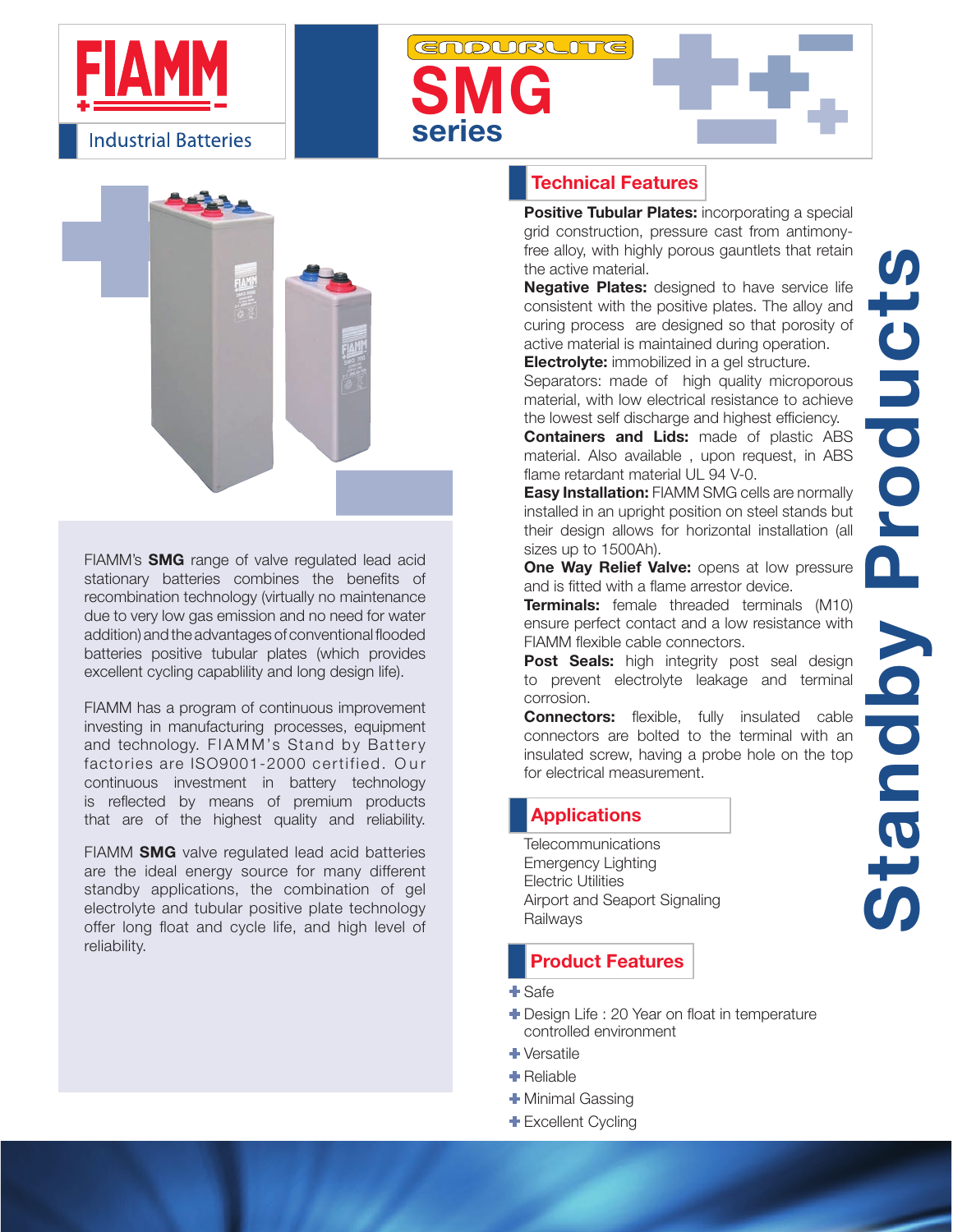# **SMG** series

| <b>CELL</b><br><b>TYPE</b> | <b>DIN 40742</b> | <b>CAPACITY (Ah)</b><br>at 77°F |        | <b>WEIGHT</b> |      |              |      |               |            |     |
|----------------------------|------------------|---------------------------------|--------|---------------|------|--------------|------|---------------|------------|-----|
|                            |                  | 8 hrs to                        | Length |               |      | <b>Width</b> |      | <b>Height</b> | <b>lbs</b> | kg  |
|                            | <b>Type</b>      | 1.75 Vpc                        | in.    | mm            | in.  | mm           | in   | mm            |            |     |
| <b>SMG 200</b>             | 4 OPzV 200       | 200                             | 4.1    | 103           | 8.1  | 206          | 15.7 | 406           | 37.4       | 17  |
| <b>SMG 250</b>             | 5 OPzV 250       | 250                             | 4.9    | 124           | 8.1  | 206          | 15.7 | 406           | 46.2       | 21  |
| <b>SMG 300</b>             | 6 OPzV 300       | 300                             | 5.7    | 145           | 8.1  | 206          | 15.7 | 406           | 52.8       | 24  |
| <b>SMG 350</b>             | 5 OPzV 350       | 350                             | 4.9    | 124           | 8.1  | 206          | 20.2 | 523           | 57.2       | 26  |
| <b>SMG 420</b>             | 6 OPzV 420       | 420                             | 5.7    | 145           | 8.1  | 206          | 20.2 | 523           | 70.4       | 32  |
| <b>SMG 490</b>             | 7 OPzV 490       | 490                             | 6.53   | 166           | 8.1  | 206          | 20.2 | 523           | 79.2       | 36  |
| <b>SMG 600</b>             | 6 OPzV 600       | 600                             | 5.7    | 145           | 8.1  | 206          | 27.1 | 698           | 99         | 45  |
| <b>SMG 800</b>             | 8 OPzV 800       | 800                             | 8.3    | 210           | 7.5  | 191          | 27.1 | 698           | 138.6      | 63  |
| <b>SMG 1000</b>            | 10 OPzV 1000     | 1000                            | 8.3    | 210           | 9.2  | 233          | 27.1 | 698           | 171.6      | 78  |
| <b>SMG 1200</b>            | 12 OPzV 1200     | 1200                            | 8.3    | 210           | 10.8 | 275          | 27.1 | 698           | 193.6      | 88  |
| <b>SMG 1500</b>            | 12 OPzV 1500     | 1500                            | 8.3    | 210           | 10.8 | 275          | 33.1 | 848           | 228.8      | 104 |
| <b>SMG 2000</b>            | 16 OPzV 2000     | 2000                            | 8.4    | 214           | 15.7 | 399          | 32.1 | 824           | 308        | 140 |
| <b>SMG 2500</b>            | 20 OPzV 2500     | 2500                            | 8.4    | 214           | 19.6 | 497          | 32.1 | 824           | 387.2      | 176 |
| <b>SMG 3000</b>            | 24 OPzV 3000     | 3000                            | 8.4    | 214           | 22.7 | 576          | 32.1 | 824           | 451        | 205 |

#### Electrical Characteristics

- **+ NOMINAL VOLTAGE: 2 V**
- FLOAT VOLTAGE AT 77°F: 2.23 Vpc
- **BOOST RECHARGE: maximum voltage of 2.4** Vpc with the maximum current of 0.25 x  $\text{C}_\text{s}$  (A)
- SELF DISCHARGE AT 77 °F: < 2% a month